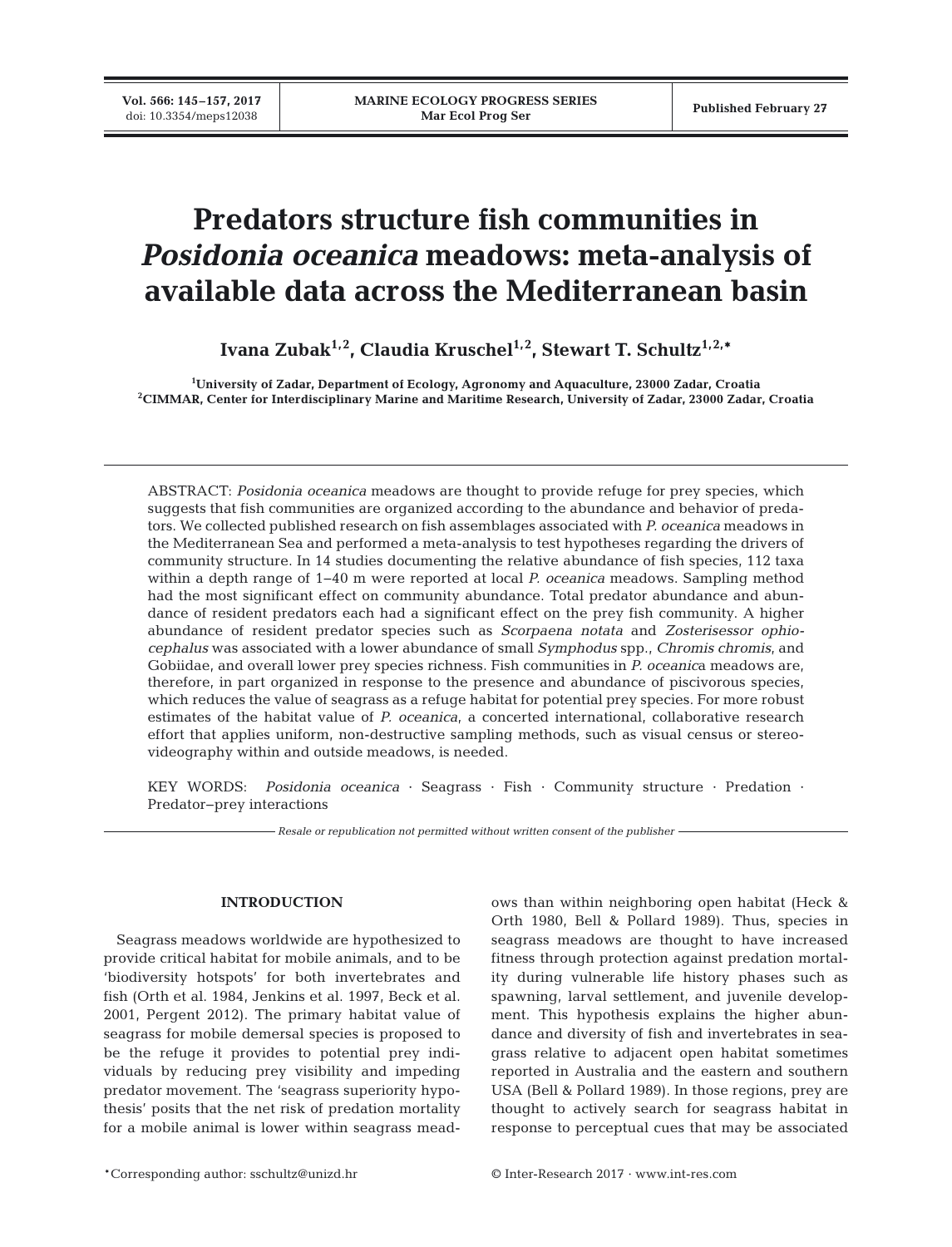with lower predation effectiveness, such as lower light intensity (Zupo & Nelson 1997).

The seagrass superiority hypothesis, however, fails to explain a negative preference for seagrass habitat in many prey species and the high spatio-temporal variation in fish communities associated with seagrass meadows. It also fails to account for the ability of predators to learn or evolve to see, capture, and feed on the abundant food resource of prey individuals hiding out in seagrass (for a review see Hellman et al. 2009, p. 425−438). For the Mediterranean seagrass *Posidonia oceanica*, for example, many re searchers have postulated that the primary habitat value for fish is the refuge from predation provided by the physical structure of vertical shoots and leaves (Bell & Harmelin-Vivien 1982, 1983, Francour 1997, Guidetti, 2000). However, the same researchers have also reported several resident (e.g. *Scorpaena* and *Zosterisessor)* and transient (e.g. families Congridae, Gadidae, Ophiidae) piscivorous predators. The transient piscivorous predators move from rocky reefs to forage within *P. oceanica* at night (Bell & Harmelin-Vivien 1982, 1983). This raises the question: how can *P. oceanica* meadows simultaneously be a critical refuge habitat for fish prey, and a feeding habitat for fish predators?

An alternative hypothesis, the predation mode hypothesis (Schultz et al. 2009), predicts that the relative mortality risk an individual experiences within a seagrass bed is not fixed, but varies greatly depending on the density and behavior of local predator populations. Where large, fast-cruising, transient, chase−capture predators are abundant, the meadow can be a net refuge because its structure restricts the movement and field of vision of these visual hunters (Heck et al. 2003). If alternative structured habitat is not available, then seagrass might be the sole or primary aboveground refuge from these predators, leading to prey aggregations of high abundance and diversity within meadows. On the other hand, any physical structure may help conceal predators, allowing more effective ambushing, stalk−attacking, and wait−chasing than outside structured habitat. If such predators are resident, active, and dominant within seagrass, mortality risks may be far greater within compared with outside the meadow. In this case, seagrass beds are the inverse of a refuge, namely dangerous spaces where populations of prey are effectively regulated by resident predators, and visiting such areas would increase prey mortality (Schultz et al. 2009, Schultz & Kruschel 2010).

Testing predictions of the predation mode hypothesis requires substantial spatial or temporal variation in the fish community. The influence of predators on prey can be complex, e.g. decreasing the abundance of some species and increasing others as a result of trophic cascades or competition. Furthermore, direct predation effects may result in a positive relationship between predator and prey populations if (large, cruising) predators are more mobile and seek out prey aggregations, or a negative relationship if prey are more mobile and can avoid aggregations of (sedentary ambushing) predators. Several studies have reported high variability in the structure of fish assemblages associated with seagrass meadows (Francour 1997, Jackson et al. 2001, Moranta et al. 2006, La Mesa et al. 2011). The predictions of the predation mode hypothesis have been tested in the seagrass *Zostera marina* in Japan (Horinouchi 2007) and Croatia (Schultz et al. 2009, Schultz & Kruschel 2010) where prey abundance was found to be negatively correlated with resident ambushing predator abundance in seagrass beds, resulting in a net lower abundance of prey species in seagrass relative to neighboring habitats. These relationships have not yet been documented in *P. oceanica*, although Moranta et al. (2006) warned that little attention has yet been given to the variability in the fish assemblages associated with *P. oceanica* meadows, and the relative frequency of predation modes.

The endemic *Posidonia oceanica* (L.) Delile is the most abundant seagrass in the Mediterranean Sea, where it forms extensive monospecific meadows between the surface and 44 m depth in the clearest waters (e.g. Malta, Corsica; Augier & Boudouresque 1979, Boudouresque et al. 1990, Borg & Schrembi 1995). The meadows are highly sensitive to human disturbance (Boudouresque et al. 2000, 2006) and are now listed as a priority natural habitat in Annex I of the EC Directive 92/43/EEC on the Conservation of Natural Habitats and of Wild Fauna and Flora (EC 1992).

Bell & Harmelin-Vivien (1982) were the first to point out the scarcity of published information on faunal communities associated with *P. oceanica* in the Mediterranean Sea, and our resulting lack of understanding of the role of one of the most common and important benthic habitats in sustaining productivity and diversity of fish species. In the intervening 30 years, at least 14 studies have been published to fill this knowledge gap in the western Mediterranean, and these now allow an initial assessment of the major drivers of the variability of fish communities associated with *P. oceanica*. We performed a metaanalysis of their datasets to answer the following questions. (1) What are the major drivers of variability in the fish communities associated with *P. ocean-*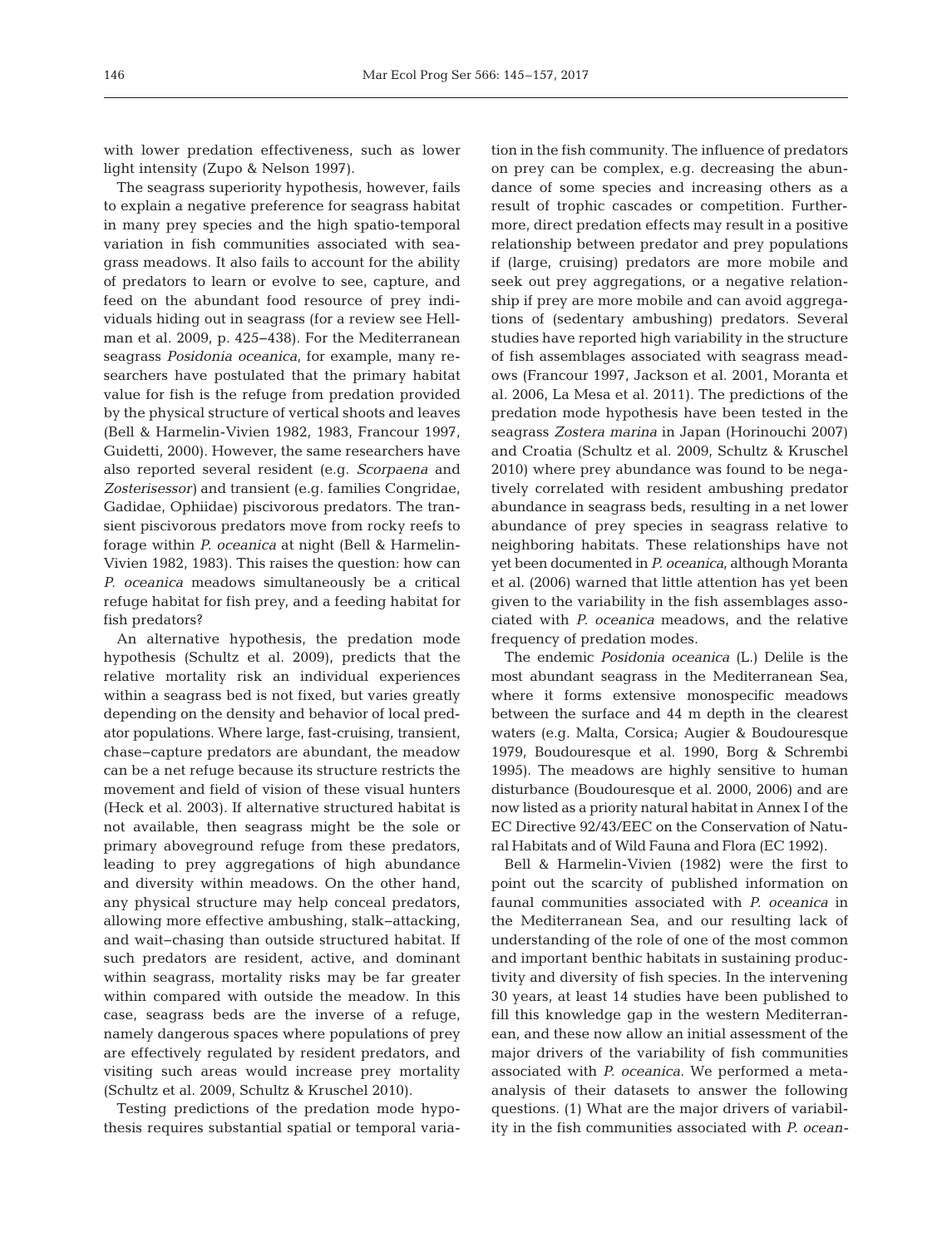are the major gaps and barriers to further progress in understanding the role of *P. oceanica* in sustaining fish communities in the Mediterranean Sea?

#### **MATERIALS AND METHODS**

# **Literature search and data selection**

A review of the published literature was performed using the ISI Web of Knowledge service (http://scientific.thompson.com/isi/), Scopus (https:// www. scopus.com/), and Google Scholar (https://scholar. google.com/) with search terms 'fish', 'seagrass', and '*Posidonia*' to identify studies of the absolute or relative abundance of fish species associated with Mediterranean *Pos idonia oceanica* meadows. Studies based on artificial seagrass beds were not included. The search identified more than 100 publications, of which 14 fulfilled the required criteria. The great majority failed to provide abundance estimates for each encountered species at the same place and time, and/or compiled mean values, lists, or overall species richness. Our final database contained 27 recorded transects (fish community datasets) from 14 independent studies published between 1982 and 2010 (Table 1). Surveys covered several combinations of depths, seasons, times of day, and geographical locations. The sampling methods used were: (1) underwater visual census, mostly strip or belt transects ranging from 20 to 150 m in length and several point counts within a radius of 2 to 5 m; (2) beam trawl, 1.8 m wide and 0.8 m high, hauled for 10 to 30 min at a speed of 1.5 to

| Dataset         | Method                   | Time of day                                    | Season               | MPA/non-MPA        | Location                                                                         | Depth <sub>(m)</sub>           | Reference                                                      |
|-----------------|--------------------------|------------------------------------------------|----------------------|--------------------|----------------------------------------------------------------------------------|--------------------------------|----------------------------------------------------------------|
|                 | Skid trawl<br>Skid traw  | Night<br>Day                                   | Warm<br>Warm         | Non-MPA<br>Non-MPA | Plateau des Chevres, Marseille, France<br>Plateau des Chevres, Marseille, France | $16.0 - 18.0$<br>$16.0 - 18.0$ | Bell & Harmelin-Vivien (1982)<br>Bell & Harmelin-Vivien (1982) |
|                 | Skid trawl               | Day                                            | Warm                 | Non-MPA            | Carry le Rouet, Marseille, France                                                | $16.0 - 18.0$                  | Bell & Harmelin-Vivien (1982)                                  |
|                 | Beam trawl<br>Skid trawl | Night<br>Day                                   | Warm<br>Warm         | Non-MPA<br>Non-MPA | Carry le Rouet, Marseille, France<br>Allicante, Spain                            | $16.0 - 18.0$<br>$20.0 - 22.0$ | Bell & Harmelin-Vivien (1982)<br>Valle et al. (2001)           |
|                 | Beam trawl               | Night                                          | Warm                 | Non-MPA            | Allicante, Spain                                                                 | $20.0 - 22.0$                  | Valle et al. (2001)                                            |
|                 | Visual census            | Day                                            |                      | Non-MPA            | Genoa-Quinto, Genoa, Italy                                                       | 10.0                           | Guidetti et al. (1998)                                         |
|                 | Visual census            | $_{\mathrm{Day}}$                              | All year<br>All year | Non-MPA            | Otranto, Apulian coast, Italy                                                    | $6.5 - 8.0$                    | Guidetti (2000)                                                |
|                 | Visual census            | $_{\mathrm{Day}}$                              | Warm                 | Non-MPA            | S. Domino, Tremiti Islands, Italy                                                | $6.5 - 8.0$                    | Guidetti (2000)                                                |
|                 | Visual census            | YBRY<br>Day<br>DAN<br>DAN<br>DAN<br>DAN<br>DAN | All year             | <b>NPA</b>         | Alicante, Spain                                                                  | $1.0 - 15.0$                   | Valle & Bayle-Sempere (2009)                                   |
|                 | Visual census            |                                                | All year             | Non-MPA            | Alicante, Spain                                                                  | $1.0 - 15.0$                   | Valle & Bayle-Sempere (2009)                                   |
|                 | Visual census            |                                                | Warm                 | MPA                | Mallorca Island, Balearic Islands, Spain                                         | $10.0 - 20.0$                  | Frau et al. (2003)                                             |
|                 | Skid trawl               |                                                | All year<br>All year | Non-MPA            | Island of Ischia, Gulf of Naples, Italy                                          | $17.0 - 20.0$                  | Zupo & Stübing (2010)                                          |
| $\overline{14}$ | Visual census            |                                                |                      | Non-MPA            | Balearic Islands, Spain                                                          | 30.0                           | Reñones et al. (1998)                                          |
|                 | Visual census            |                                                | Warm                 | <b>NPA</b>         | Liqurian Sea, Italy                                                              | $4.0 - 29.0$                   | Tunesi & Vacchi (1993)                                         |
| 15 <sub>0</sub> | Visual census            |                                                | Warm                 | Non-MPA            | Noli, Ligurian Sea, Italy                                                        | 7.0                            | Guidetti et al. (1996)                                         |
|                 | Beam traw                | $_{\mathrm{Day}}$                              | Warm                 | Non-MPA            | Mallorca, Balearic Islands, Spain                                                | $25.0 - 30.0$                  | Reñones et al. (1995)                                          |
| <b>ABSHSS</b>   | Beam trawl               | Night                                          | Warm                 | Non-MPA            | Mallorca, Balearic Islands, Spain                                                | $25.0 - 30.0$                  | Reñones et al. (1995)                                          |
|                 | Skid trawl               | $_{\mathrm{Day}}$                              | Warm                 | <b>NPA</b>         | Port-Cross National Park, France                                                 | $12.0 - 20.0$                  | Harmelin-Vivien (1982)                                         |
|                 | Skid traw]               | Night                                          | Warm                 | <b>NIPA</b>        | Port-Cross National Park, France                                                 | $12.0 - 20.0$                  | Harmelin-Vivien (1982)                                         |
|                 | Skid traw]               | $\mathop{\operatorname {Day}}\nolimits$        | Cold                 | <b>NIPA</b>        | Port-Cross National Park, France                                                 | $12.0 - 20.0$                  | Harmelin-Vivien (1982)                                         |
|                 | Skid traw                | Night                                          | Cold                 | <b>NPA</b>         | Port-Cross National Park, France                                                 | $12.0 - 20.0$                  | Harmelin-Vivien (1982)                                         |
|                 | Skid trawl               | Day                                            | Warm                 | <b>NIPA</b>        | Galeria Bay, Regional Natural Park of Corsica,<br>France                         | $18.0 - 40.0$                  | Harmelin-Vivien (1984)                                         |
| 24              | Skid trawl               | Night                                          | Warm                 | <b>NPA</b>         | Galeria Bay, Regional Natural Park of Corsica,<br>France                         | $18.0 - 40.0$                  | Harmelin-Vivien (1984)                                         |
| 25              | Skid trawl               | Day                                            | Warm                 | <b>NPA</b>         | Stollo and Calleta, Regional Natural Park of<br>Corsica, France                  | $18.0 - 40.0$                  | Harmelin-Vivien (1984)                                         |
| 26              | Skid trawl               | Night                                          | Warm                 | MPA                | Stollo and Calleta, Regional Natural Park of                                     | $18.0 - 40.0$                  | Harmelin-Vivien (1984)                                         |
| 27              | Visual census            | Day                                            | All year             | Non-MPA            | Corsica, France<br>Alicante, Spain                                               | $15.0 - 17.0$                  | Sánchez-Jerez et al. (2002)                                    |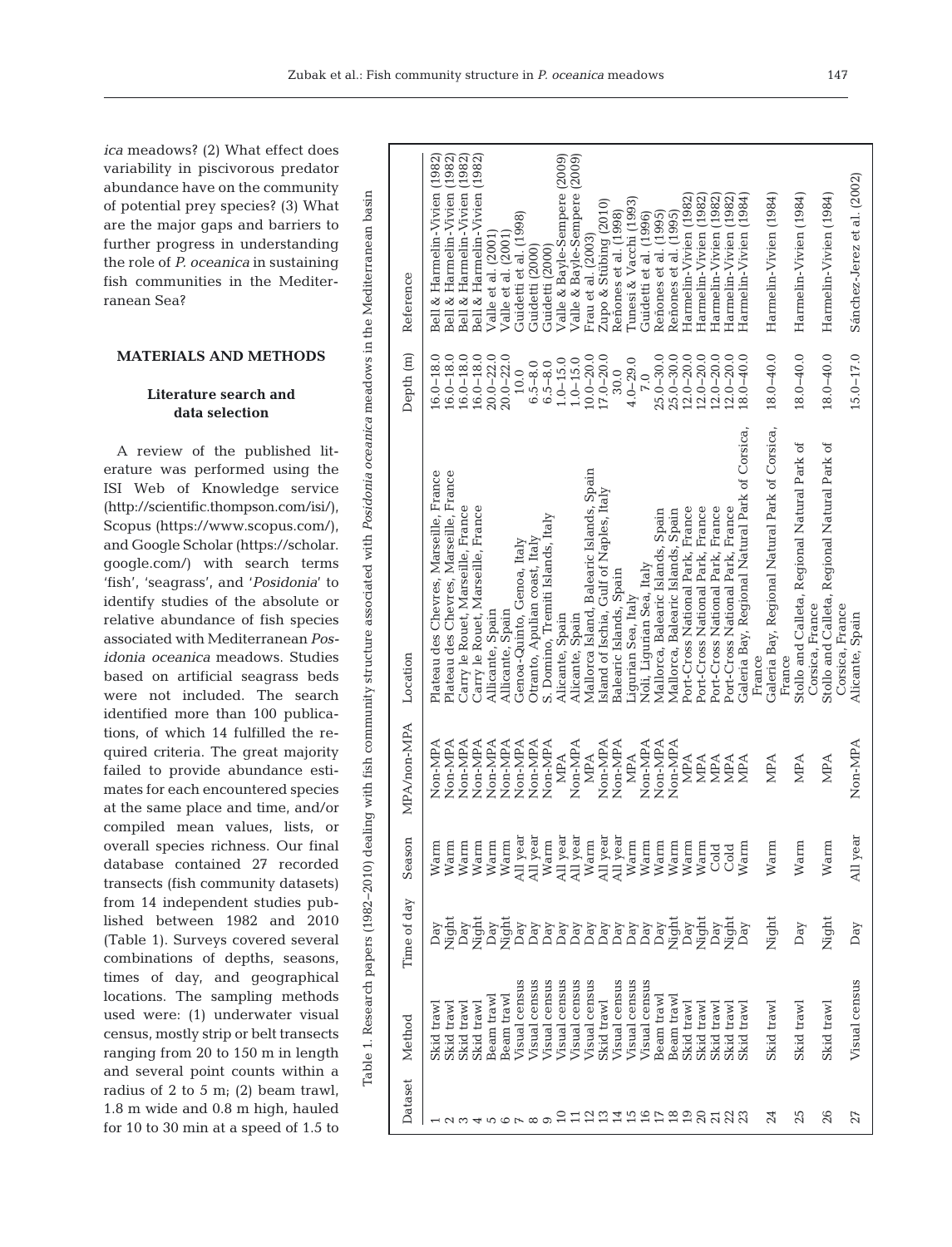500 km 300 mi

© d-maps.com



2.0 knots; and (3) skid trawl, 1.5 m wide and 0.5 m high, hauled for 40 to 60 min at a speed of 1.0 to 1.5 knots—for details of the skid trawl method see Harmelin-Vivien (1981). The sampled depth varied from 1 to 40 m. The studies were conducted during the day (19) and night (8), in warm and cold seasons, from 38.15° to 44.38° N latitude and 0.50° W to 18.48° E longitude (Fig. 1), in locations with different levels of protection (11 in marine protected areas (MPAs) and 16 in non-MPAs).

#### **Statistical analyses**

All statistical analyses were performed using R (R Core Team 2016), using the base or vegan libraries. Because the predation mode hypothesis predicts that fish community structure is driven by the risk posed by seagrass resident and transient predators, each recorded species from the database was assigned to a functional category based on their predatory be havior (Table 2). The categories were determined from information on the maximum reported size and trophic level in FishBase (www.fishbase.org), personal observations, and published papers (Hiatt & Strasburg 1960, Hobson 1968, 1975, Bell & Harmelin-Vivien 1983, Moranta et al. 2006, Elliott et al. 2007, Schultz et al. 2009, Kruschel & Schultz 2012, Pais et al. 2012). Based on modes of prey search and/or capture, predators were separated into 4 categories: am bush, wait-chase, stalk-attack, and substrate dwelling, and each was further categorized as transient or residents of seagrass meadows. Only species that were found to feed on other fish, regardless of their size, were considered fish predators; the rest were treated as non-piscivores and potential prey. Because the predation mode hypothesis predicts that variation in predator abundance has an effect on variation across the entire prey community, we used the community matrix of the abundance of each prey species (columns) for each transect (row) as the response matrix for all analyses.

We used permutational multivariate analysis of variance (PERMANOVA; Anderson 2001, McArdle & Anderson 2001) to test the effects of the physical predictor variables (method, time of day, latitude, depth, season) and the abundance of transient and resident predators on the prey fish community (minus the predators). PERMANOVA allows the effect of a predictor variable on the entire community response to be tested, with no assumptions regarding the direction of the effect on any species or group of species, or regarding normality, dimensions of the response matrix, or definition of community dissimilarity. This method is appropriate for the predation mode hypothesis applied to these datasets because the impact of any predator on any prey could be positive or negative depending on the ecological context such as, for example, the relative mobility of the 2 species, their ability to migrate in and out of the habitat, and the intensity of local competition with other prey species affected by the predator. Furthermore, abundance distributions of species are clearly non-normal with many zeroes, and the total species number is greater than the total site number. The prey community matrix was converted to the Bray-Curtis distance matrix, which was then used in the PERMANOVAs with the vegan function adonis. All analyses were performed twice: first on the real data, and second using a randomly generated null dataset with the same number of predator and prey species as in the real data, but the null abundances chosen as random Poisson variates. The second analysis allowed construction of an empirical cumulative distribution function that provided the null probability of the *F* value obtained in the PERMANOVA of the real data. In all analyses, the 2 estimated null probabilities were equal to within the reported number of significant digits.

After documenting the effect of transient and resident predators on the prey community independently of the other physical predictor variables, we separated the community data into 3 sets corresponding to the 3 survey methods, and within each method we used non-metric multidimensional scaling (NMDS, the metaMDS function in R; Faith et al. 1987, Minchin 1987) to visualize the correlation structure of the prey community (minus the predators) in 2D NMDS ordination plots. In each of these plots, we overlaid the vector corresponding to the direction and magnitude of the correlation between the resident and transient

N

40°

45° N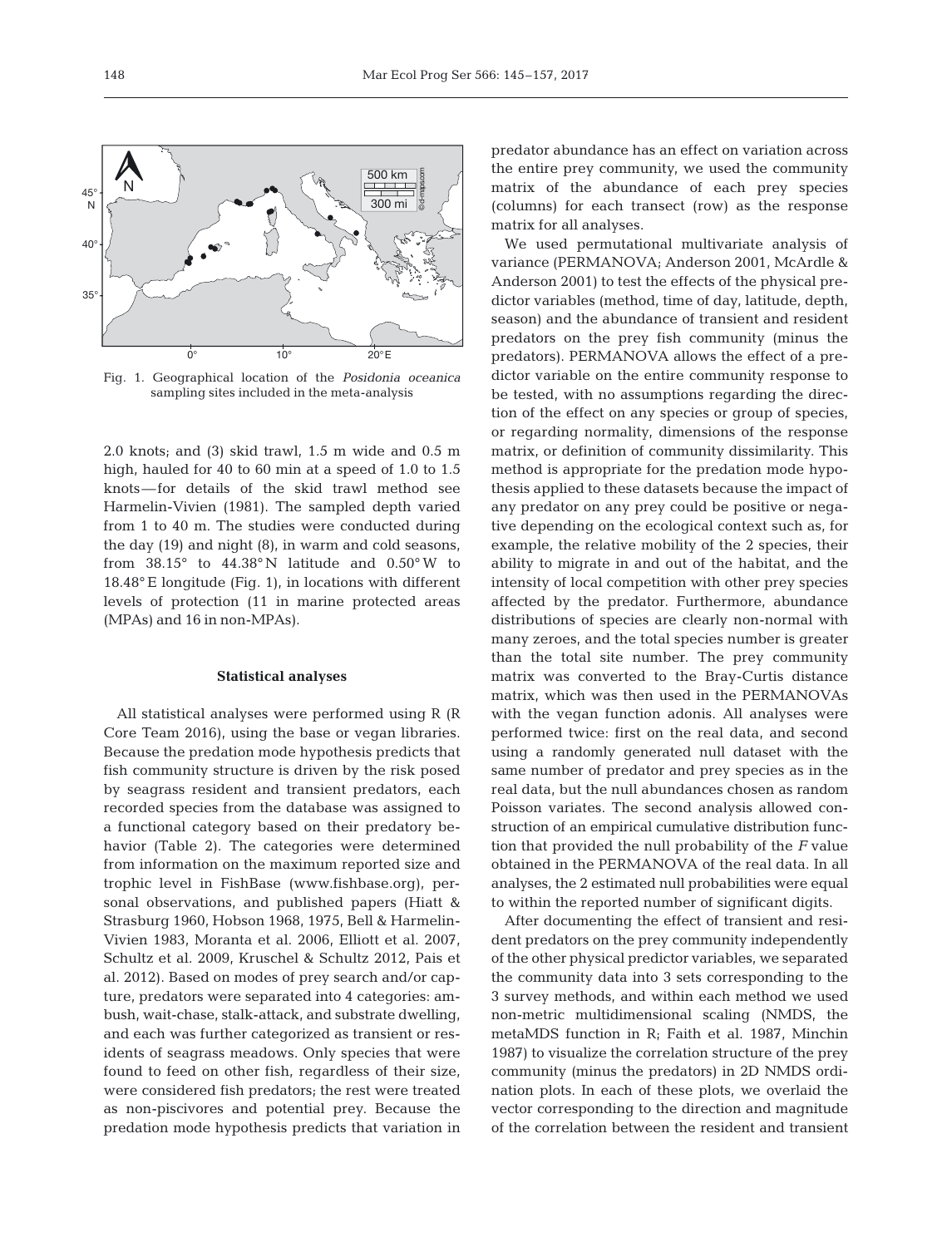predator abundance(s) and the axes of the prey ordination, and tested the significance of this correlation using the permutational procedure in the envfit function of vegan. We tested both the significance of the predator group abundance on the ordination of the remaining prey community ('top-down' effects), and the prey abundance on the ordination of the remaining predator community ('bottom-up' effects). We also reported those species responsible for the significant envfit results and reported all probability values less than 0.1, while still using p < 0.05 as the criterion for statistical significance.

Finally, for the survey method with the largest sample size and capable of the most accurate census of seagrass-resident predators, the skid trawl, we computed the relationship between resident predator abundance and the total species richness of the prey community, and tested the significance of this relationship using quadratic least squares regression with the nls function in R base, which uses a Gauss-Newton maximization algorithm (R Core Team 2016).

#### **RESULTS**

The 14 papers contained 27 distinct datasets and reported a combined total of 112 fish taxa from 33 families. Gobiidae were the most species-rich family recorded at *Posidonia oceanica* meadows in the Mediterranean Sea, represented by 17 species  $(15\%)$ ; Labridae and Sparidae were represented by 15 species  $(14\%)$ ; Blennidae and Serranidae by 6 species (5%). Seventeen families were represented by a single species (Fig. 2).

## **Effect of physical factors on the variability of the fish community matrix**

Three methods were used to census for fish species. A skid trawl, visual census, and beam trawl were used in 13 datasets (4 papers), 10 datasets (8 papers), and 4 datasets (2 papers), respectively (Table 1). Physical factors explained about 70% of Table 2. Fish species associated with *Posidonia oceanica* meadows in the Mediterranean basin, used for the meta-analysis. Each species was assigned to a functional category (Bell & Harmelin-Vivien 1983, Moranta et al. 2006, Elliott et al. 2007, Pais et al. 2012, www.fishbase.org) based on its predatory behavior. RA = resident ambush, RWC = resident wait and chase, RSA = resident stalk and attack, TWC = transient wait and chase, TCC = transient cruise and chase, TSD = transient substrate dweller, prey = potential prey

| Short<br>name | Full name                             | Family         | Functional<br>category |
|---------------|---------------------------------------|----------------|------------------------|
| apde          | Apletodon dentatus                    | Gobiesocidae   | Prey                   |
| apim          | Apogon imberbis                       | Apogonidae     | TWC                    |
| arke          | Arnoglossus kessleri                  | Botidae        | RA                     |
| arla          | Arnoglossus laterna                   | Bothidae       | <b>RA</b>              |
| arth          | Arnoglossus thori                     | Botidae        | RA                     |
| atbo          | Atherina boyeri                       | Atherinidae    | Prey                   |
| athe          | Atherina hepsetus                     | Atherinidae    | Prey                   |
| atherina sp   | Atherina sp.                          | Atherinidae    | Prey                   |
| blin          | Parablennius incognitus               | Blenniidae     | Prey                   |
| bloc.         | <i>Blennius ocellaris</i>             | Blenniidae     | RA                     |
| bobo          | Boops boops                           | Sparidae       | Prey                   |
| bopo          | Bothus podas                          | Bothidae       | Prey                   |
| caac          | Carapus acus                          | Carapidae      | Prey                   |
| cari          | <i>Callionymus risso</i>              | Callionymidae  | Prey                   |
| chch          | Chromis chromis                       | Pomacentridae  | Prey                   |
| chqu          | Chromogobius quadrivittatus           | Gobiidae       | Prey                   |
| COCO          | Conger conger                         | Congridae      | RSA                    |
| coju          | Coris julis                           | Labridae       | RWC                    |
| ctru          | Ctenolabrus rupestris                 | Labridae       | Prey                   |
| deco          | Deltentosteus collonianus             | Gobiidae       | Prey                   |
| dede          | Dentex dentex                         | Sparidae       | TCC                    |
| dequ          | Deltentosteus quadrimaculatus         | Gobiidae       | Prey                   |
| dian          | Diplodus annularis                    | Sparidae       | Prey                   |
| dibi          | Diplecogaster bimaculata              | Gobiesocidae   | Prey                   |
| dipu          | Diplodus puntazzo                     | Sparidae       | Prey                   |
| disa          | Diplodus sargus                       | Sparidae       | Prey                   |
| divu          | Diplodus vulgaris                     | Sparidae       | Prey                   |
| epca          | Epinephelus caninus                   | Serranidae     | TWC                    |
| epco          | Epinephelus costae                    | Serranidae     | TCC                    |
| epma          | Epinephelus marginatus                | Serranidae     | RWC                    |
| game          | Gaidropsarus mediterraneus            | Lotidae        | <b>RSA</b>             |
| gavu          | Gaidropsarus vulgaris                 | Lotidae        | <b>RSA</b>             |
| goau          | <i>Gobius auratus</i>                 | Gobiidae       | Prey                   |
| gobius sp     | <i>Gobius</i> sp.                     | Gobiidae       | Unknown                |
| gobu          | Gobius bucchichi                      | Gobiidae       | Prey                   |
| gocr          | Gobius cruentatus                     | Gobiidae       | RWC                    |
| gofa          | Gobius fallax                         | Gobiidae       | Prey                   |
| goge          | Gobius geniporus                      | Gobiidae       | RWC                    |
| goni          | Gobius niger                          | Gobiidae       | <b>RWC</b>             |
| gopa          | <i>Gobius paganelus</i>               | Gobiidae       | Prey                   |
| govi          | Gobius vittatus                       | Gobiidae       | Prey                   |
| hihi          | Hippocampus hippocampus               | Syngnathidae   | RA                     |
| hira          | Hippocampus (ramulosus)<br>quttulatus | Syngnathidae   | RA                     |
| labi          | Labrus bimaculatus                    | Labridae       | Prey                   |
| lame          | Labrus merula                         | Labridae       | Prey                   |
| lavi          | Labrus viridis                        | Labridae       | Prey                   |
| leca          | Lepadogaster candolii                 | Gobiesocidae   | Prey                   |
| lepido        | Lepidorhombus sp.                     | Scophthalmidae | RA                     |
| liau          | Liza aurata                           | Muqilidae      | Prey                   |
| limo          | Lithognathus mormyrus                 | Sparidae       | Prey                   |
| lini          | Lipophrys nigriceps                   | Blenniidae     | Prey                   |
| mohi          | Monochirus hispidus                   | Soleidae       | Prey                   |
| muba          | Mullus barbatus                       | Mullidae       | Prey                   |

(Table continued on next page)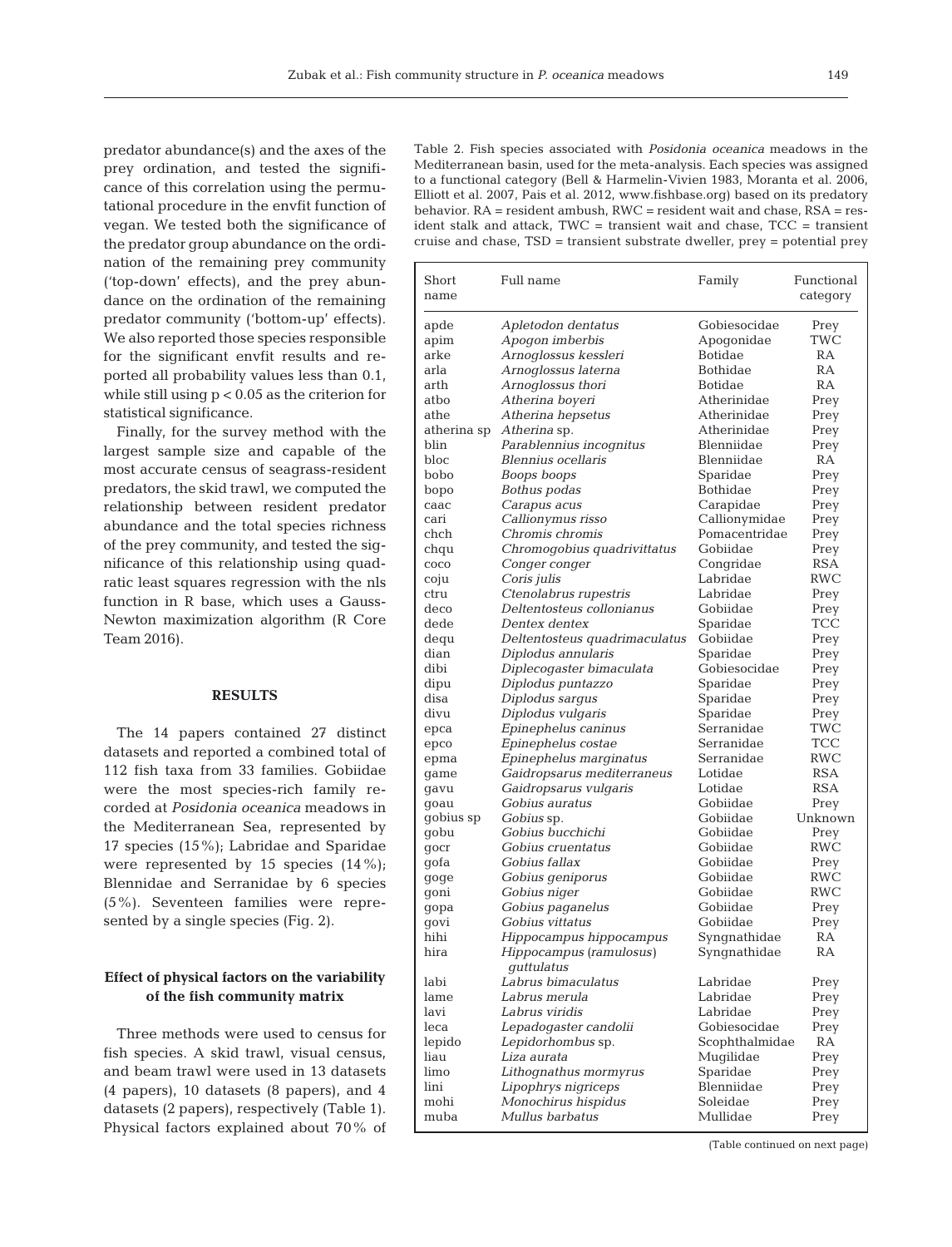Table 2 (continued)

| Short<br>name | Full name                   | Family          | Functional<br>category |
|---------------|-----------------------------|-----------------|------------------------|
| mugil sp      | <i>Mugil</i> sp.            | Mullidae        | Prey                   |
| muhe          | Muraena helena              | Muraenidae      | RSA                    |
| musu          | Mullus surmuletus           | Mullidae        | TSD                    |
| nema          | Nerophis maculatus          | Syngnathidae    | Prey                   |
| obme          | Oblada melanura             | Sparidae        | Prey                   |
| opba          | Ophidion barbatum           | Ophidiidae      | TSD                    |
| opgr          | Opeatogenys gracilis        | Gobiesocidae    | Prey                   |
| opro          | Ophidion rochei             | Ophidiidae      | <b>TSD</b>             |
| paac          | Pagellus acarne             | Sparidae        | Prey                   |
| paer          | Pagellus erythrinus         | Sparidae        | Prey                   |
| paga          | Parablennius gattorugine    | Blennidae       | Prey                   |
| papa          | Pagrus pagrus               | Sparidae        | <b>TCC</b>             |
| paro          | Parablennius rouxi          | Blennidae       | Prey                   |
| pate          | Parablennius tentacularis   | Blenniidae      | Prey                   |
| pava          | Parophidion vassali         | Ophidiidae      | Prey                   |
| pomi          | Pomatoschistus minutus      | Gobiidae        | Prey                   |
| poqu          | Pomatoschistus quagga       | Gobiidae        | Prey                   |
| pomato        | Pomatoschistus sp.          | Gobiidae        | Prey                   |
| sasa          | Sarpa salpa                 | Sparidae        | Prey                   |
| scca          | Scyliorhinus canicula       | Scyliorhinidae  | TCC                    |
| scno          | Scorpaena notata            | Scorpaenidae    | RA                     |
| scpo          | Scorpaena porcus            | Scorpaenidae    | RA                     |
| <b>SCSC</b>   | Scorpaena scrofa            | Scorpaenidae    | RA                     |
| scum          | Sciaena umbra               | Sciaenidae      | RWC                    |
| seca          | Serranus cabrilla           | Serranidae      | RWC                    |
| sedu          | Seriola dumerili            | Carangidae      | TCC                    |
| sehe          | Serranus hepatus            | Serranidae      | RWC                    |
| sesc          | Serranus scriba             | Serranidae      | RWC                    |
| sparus        | <i>Sparus</i> sp.           | Sparidae        | TCC                    |
| spau          | Sparus aurata               | Sparidae        | TCC                    |
| spca          | Spondyliosoma cantharus     | Sparidae        | Prey                   |
| spch          | Spicara chryselis (maena)   | Centracanthidae | Prey                   |
| spma          | Spicara maena               | Centracanthidae | Prey                   |
| spsm          | Spicara smaris              | Centracanthidae | Prey                   |
| spsp          | Sphyraena sphyraena         | Sphyraenidae    | TCC                    |
| syac          | Syngnatus acus              | Syngnathidae    | Prey                   |
| syci          | Symphodus cinereus          | Labridae        | Prey                   |
| sydo          | Symphodus doderleini        | Labridae        | Prey                   |
| symed         | Symphodus mediterraneus     | Labridae        | Prey                   |
| symel         | Symphodus melanocercus      | Labridae        | Prey                   |
| symelo        | Symphodus melops            | Labridae        | Prey                   |
| syoc          | Symphodus ocellatus         | Labridae        | Prey                   |
| syroi         | Symphodus roissali          | Labridae        | Prey                   |
| syros         | Symphodus rostratus         | Labridae        | Prey                   |
| sysa          | Synodus saurus              | Synodontidae    | RA                     |
| syti          | Symphodus tinca             | Labridae        | Prey                   |
| syty          | <i>Syngnatus typhle</i>     | Syngnathidae    | RA                     |
| thpa          | Thalassoma pavo             | Labridae        | Prey                   |
| trde          | Tripterygion delaisi        | Tripterygiidae  | Prey                   |
| trdr          | Trachinus draco             | Trachinidae     | RA                     |
| trla          | Trigloporus lastoviza       | Triglidae       | Prey                   |
| trme          | Tripterygion melanurus      | Tripterygiidae  | Prey                   |
| trra          | <i>Trachinus radiatus</i>   | Trachinidae     | RA                     |
| trtr          | Tripterygion tripteronotus  | Tripterygiidae  | Prey                   |
| ursc          | Uranoscopus scaber          | Uranoscopidae   | RA                     |
| vapr          | Vanneaugobius pruvoti       | Gobiidae        | Prey                   |
| zefa          | Zeus faber                  | Zeidae          | TWC                    |
| zoop          | Zosterisessor ophiocephalus | Gobiidae        | RA                     |
| NoID          | NolD                        | Unknown         | Unknown                |
|               |                             |                 |                        |

the variability of the fish community abundance matrix across all transects with survey method having the most significant effect and explaining 32% of the variability (PERMANOVA, p = 0.0001). The time of day, season, latitude, and minimum sampling depth also had each individually, a significant influence (p = 0.0136, 0.0021, 0.0037, and 0.0011, respectively).

## **Effect of predators on the remaining fish community**

Controlling for the significant physical variables (method, latitude, and season), total predator abundance and total resident predator abundance both had a significant effect on the remaining fish community ( $p = 0.0054$  and 0.0076, respectively, Tables 3 & 4, Fig. 3). Three predator-specific behavior and hunting techniques (resident wait-chase, resident stalk-attack, and transient waitchase predators) each had a significant effect on the remaining fish community (p = 0.0027, 0.0002, and 0.0380, respectively).

# **Effect of predators on prey community and effect of prey on predator community within each sampling method**

The predator species exhibiting the strongest association with the prey community were resident ambush predators *Scorpaena notata* and *Zosterisessor ophiocephalus* (skid trawl), transient chase-capture species *Scyliorhinus canicula* (skid trawl) and *Seriola dumerili* (visual census), and resident stalkattack species *Muraena helena* (beam trawl) (Table 5).

## **Effect of predators on prey species richness**

We found a significant negative effect of total percent abundance of all predators and the total species richness of the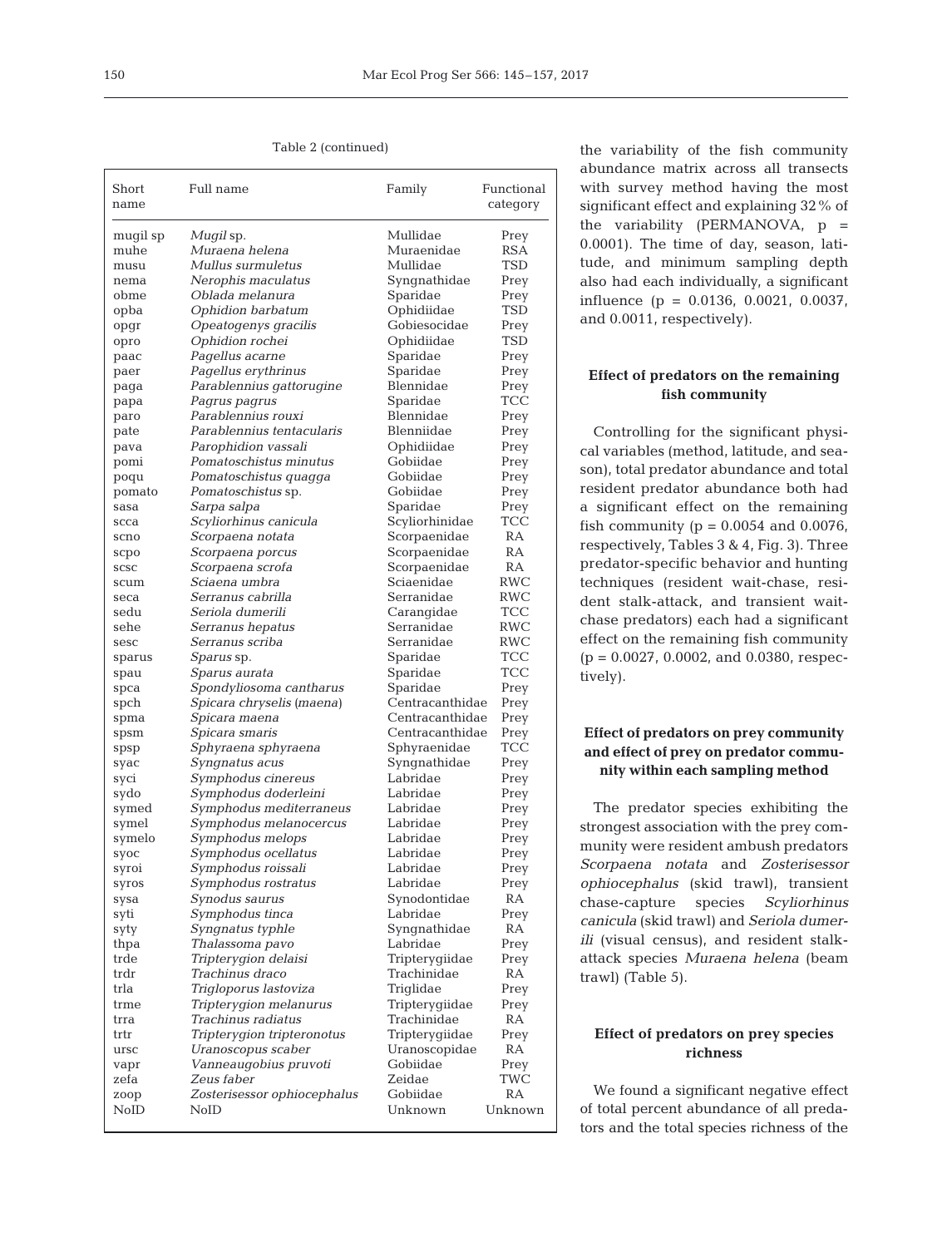

Fig. 2. Total number of fish species sampled in *Posidonia oceanica* meadows in all studies by family

Table 3. Analysis of variance using PERMANOVA of the effect of predators on prey abundance matrix for *Posidonia oceanica* meadows, controlling for the physical variables

| Predictor<br>variables | Effect of the predators on the<br>prey abundance matrix |       |       |        |
|------------------------|---------------------------------------------------------|-------|-------|--------|
|                        | df                                                      | F     | $R^2$ | р      |
| Method                 | 2                                                       | 7.40  | 0.307 | 0.0001 |
| Latitude               | 1                                                       | 4.68  | 0.097 | 0.0005 |
| Season                 | 2                                                       | 2.72. | 0.113 | 0.0019 |
| All predators          | 1                                                       | 3.31  | 0.069 | 0.0054 |
| Residuals              | 20                                                      |       | 0.415 |        |

Table 4. Analysis of variance using PERMANOVA of the effect of resident predators on prey abundance matrix for *Posidonia oceanica* meadows, controlling for the physical variables

| Predictor<br>variables | Effect of the resident predators<br>on the prey abundance matrix |      |       |        |
|------------------------|------------------------------------------------------------------|------|-------|--------|
|                        | df                                                               | F    | $R^2$ | р      |
| Method                 | 2                                                                | 7.35 | 0.307 | 0.0001 |
| Latitude               | 1                                                                | 4.65 | 0.097 | 0.0005 |
| Season                 | 2                                                                | 2.71 | 0.113 | 0.0016 |
| Resident predators     | 1                                                                | 3.17 | 0.066 | 0.0076 |
| Residuals              | 20                                                               |      | 0.417 |        |

Table 5. p values of correlations between the indicated species and the axes of the NMDS ordinations of the prey community or predator community in *Posidonia oceanica* meadows, within each of the 3 sampling methods. All values <0.1 are reported

| Skid trawl                            |                               |       |
|---------------------------------------|-------------------------------|-------|
| Predators on prey ordination          |                               |       |
|                                       | Scyliorhinus canicula         | 0.032 |
| Scorpaena notata                      |                               | 0.033 |
|                                       | Zosterisessor ophiocephalus   | 0.044 |
| Coris julis                           |                               | 0.044 |
| Mullus surmuletus                     |                               | 0.054 |
| Prey on resident predator ordination  |                               |       |
|                                       | Symphodus doderleini          | 0.004 |
|                                       | Symphodus cinereus            | 0.007 |
|                                       | Tripterygion delaisi          | 0.008 |
| Diplodus vulgaris                     |                               | 0.020 |
|                                       | Nerophis maculatus            | 0.020 |
| Chromis chromis                       |                               | 0.030 |
|                                       | Lepadogaster candolii         | 0.058 |
| Gobius vittatus                       |                               | 0.075 |
| Labrus viridis                        |                               | 0.098 |
| Prey on transient predator ordination |                               |       |
|                                       | Lepadogaster candolii         | 0.005 |
| Chromis chromis                       |                               | 0.007 |
|                                       | Symphodus doderleini          | 0.007 |
|                                       | Parablennius tentacularis     | 0.015 |
|                                       | Tripterygion delaisi          | 0.031 |
| <b>Visual census</b>                  |                               |       |
| Predators on prey ordination          |                               |       |
| Seriola dumerili                      |                               | 0.030 |
|                                       | Epinephelus costae            | 0.048 |
| Sciaena umbra                         |                               | 0.090 |
| Prey on resident predator ordination  |                               |       |
| Diplodus puntazzo                     |                               | 0.002 |
| Chromis chromis                       |                               | 0.036 |
|                                       | Symphodus doderleini          | 0.060 |
| Tripterigion delaisi                  |                               | 0.087 |
| Gobius bucchichi                      |                               | 0.095 |
| Prey on transient predator ordination |                               |       |
|                                       | Tripterygion delaisi          | 0.030 |
| Gobius auratus                        |                               | 0.081 |
| G. vittatus                           |                               | 0.081 |
|                                       |                               |       |
| <b>Beam trawl</b>                     |                               |       |
| Predators on prey ordination          |                               |       |
| Muraena helena                        |                               | 0.080 |
| Mullus surmuletus                     |                               | 0.083 |
| Prey on resident predator ordination  |                               |       |
| Spicara smaris                        |                               | 0.040 |
| Diplodus vulgaris                     |                               | 0.080 |
| Prey on transient predator ordination |                               |       |
|                                       | Symphodus mediterraneus       | 0.041 |
| Spicara maena                         |                               | 0.080 |
|                                       | Deltentosteus quadrimaculatus | 0.083 |
| Diplodus annularis                    |                               | 0.083 |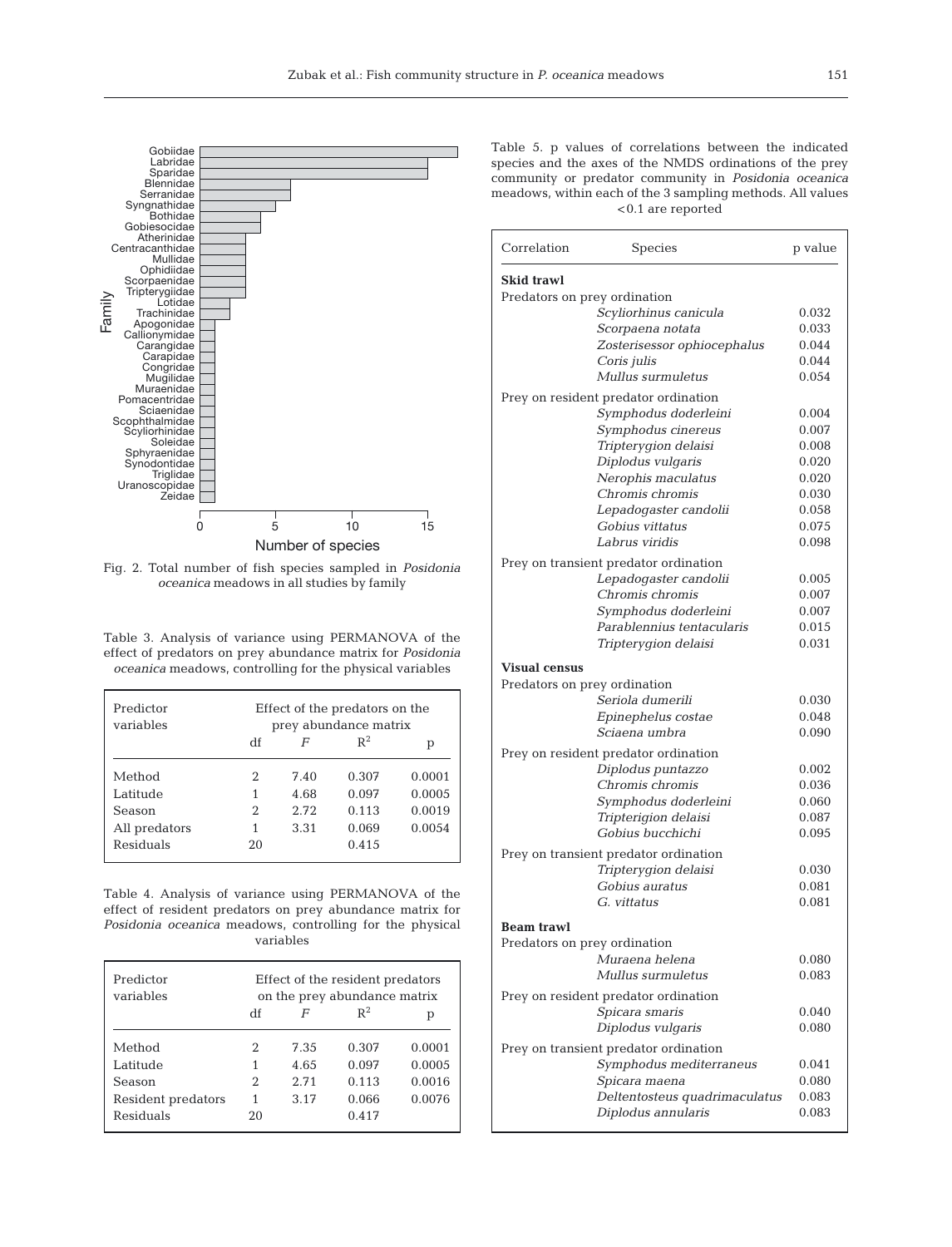

Fig. 3. Non-metric multidimensional scaling plots with vectors indicating direction and magnitude of correlation between ordinations and resident (left) and transient (right) predators within sampling methods skid trawl (top), visual census (middle), and beam trawl (bottom). The numbers within the plots represent individual transects within the datasets indexed in Table 1. For species abbreviations, see Table 2. For probability values of correlations (all <0.1) see Table 5

prey community (Fig. 4,  $p = 0.0067$ ), with approximately 23 prey species in the absence of predators, and 14 prey species at a predator abundance of 35%.

## **DISCUSSION**

The present study revealed that, over the last 30 years of published fieldwork quantifying fish communities observed within *Posidonia oceanica* meadows, (1) the lack of uniformity in sampling methodology and low sample size prevents strong generalization about the magnitude of the value of *P. oceanica* as a fish habitat throughout the Mediterranean Sea, and (2) the existing data are not consistent with the proposition that seagrass represents a uniform refuge from predation, but indicate that the value of *P. oceanica* as a refuge varies greatly in response to the abundance of resident predators in seagrass. We discuss each of these points in turn.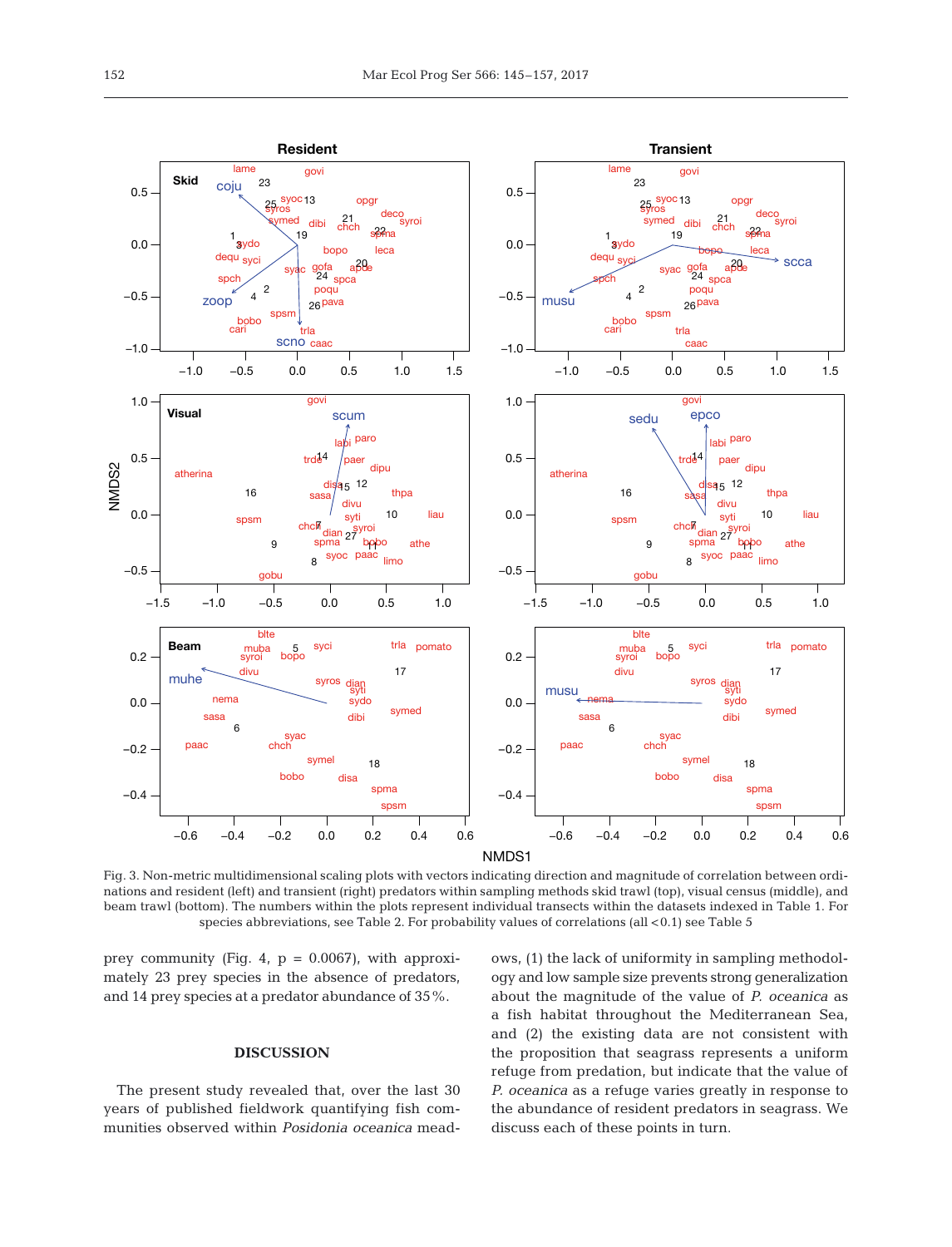

Fig. 4. Relationship between the total percent abundance of resident predators (RPA) and the total number of prey species (PSR) in skid trawl transects. Regression parameters are 0.00711 (SE 0.0021) and 22.8 (SE 1.8)

#### **Effect of sampling method**

Despite 30 years of study, we assert that knowledge of the potential value of *P. oceanica* meadows for fish communities (especially compared with alternative natural structured habitat such as reefs, other seagrass species, and macroalgal beds) is still fragmented, preliminary, and anecdotal. This is due primarily to the small number of peer-reviewed studies and because methodological differences (e.g. collection method, time of day, season, geographical location, sampling depth) accounted for approximately 70% of the variation among communities across studies. Different sampling methods lead to different absolute and relative population densities (Willis et al. 2000, Pasquaud et al. 2012), which are not comparable due to a lack of cross-calibration of different methods used in the Mediterranean Sea. For example, the 3 sampling methods in the present study produced 3 somewhat different ordinations of the prey community, each of which showed a somewhat different correlation with key predators. A single overall ordination based on all 3 methods cannot be constructed currently due to the absence of any function for cross-calibration.

As shown in Pasquaud et al. (2012), fishing (sampling) gears differ in capture efficiencies not only due to differences in gear size, tow speed, and mesh opening, but also due to differences in behavioral responses of fish species to the gear and sampling area. For that reason, 'methodological standardization across all species is not always appropriate for environmental effects studies and different survey methods should be considered according to the biology and behavior of the species of interest' (Willis et al. 2000, p. 249). Likewise, for total community studies, using a set of complementary methods may be the only strategy for equalizing catch probabilities among species with significant method-specific catchability (Starr et al. 2010, Oliveira et al. 2014), and accordingly, efforts to diversify mandated sampling methods for stock assessment have been made both within and among nations. State conservation agencies under the EU Water Framework Directive (EC 2000) have frequently adopted multi-method approaches to monitoring fish stocks (e.g. Inland Fisheries Ireland, which uses a multi-gear approach with 4 complementary sampling methods). Outside the EU, Lowry et al. (2012) recommended that plans for monitoring Australian reefs use a coupled approach based on 2 non-destructive core methods for fish census, baited remote underwater video (BRUV) and underwater visual census (UVC). BRUV uses stereophotogrammetry to obtain high-precision estimates of the size of attracted nekton and notably larger predatory species that are repelled by divers before they can be seen. UVC, especially lure-assisted (Kruschel & Schultz 2012), facilitates census of sedentary species less likely to be attracted to a fixed bait station. This coupled strategy allows for both more equal total encounter rates of species across the community, and continuous cross-calibration of the methods and quantification of the biases of each method.

A complete understanding of the drivers of fish community organization and the value of *P. oceanica* as fish habitat in the Mediterranean Sea will require (1) general recognition of the values of complementary sampling and data comparability, and (2) international adoption of standard methods, towards the goal of (3) assembling a dataset on local fish communities associated with *P. oceanica* at least an order of magnitude larger than that currently existing. Only when these are accomplished will the current high level of confidence in the value of *P. oceanica* as a faunal refuge habitat, as expressed in legal instruments such as the European Union Habitats Directive, be justified by the available data.

#### **Predator−prey community organization**

In addition to significant variation in fish communities among sampling methods, we also found signifi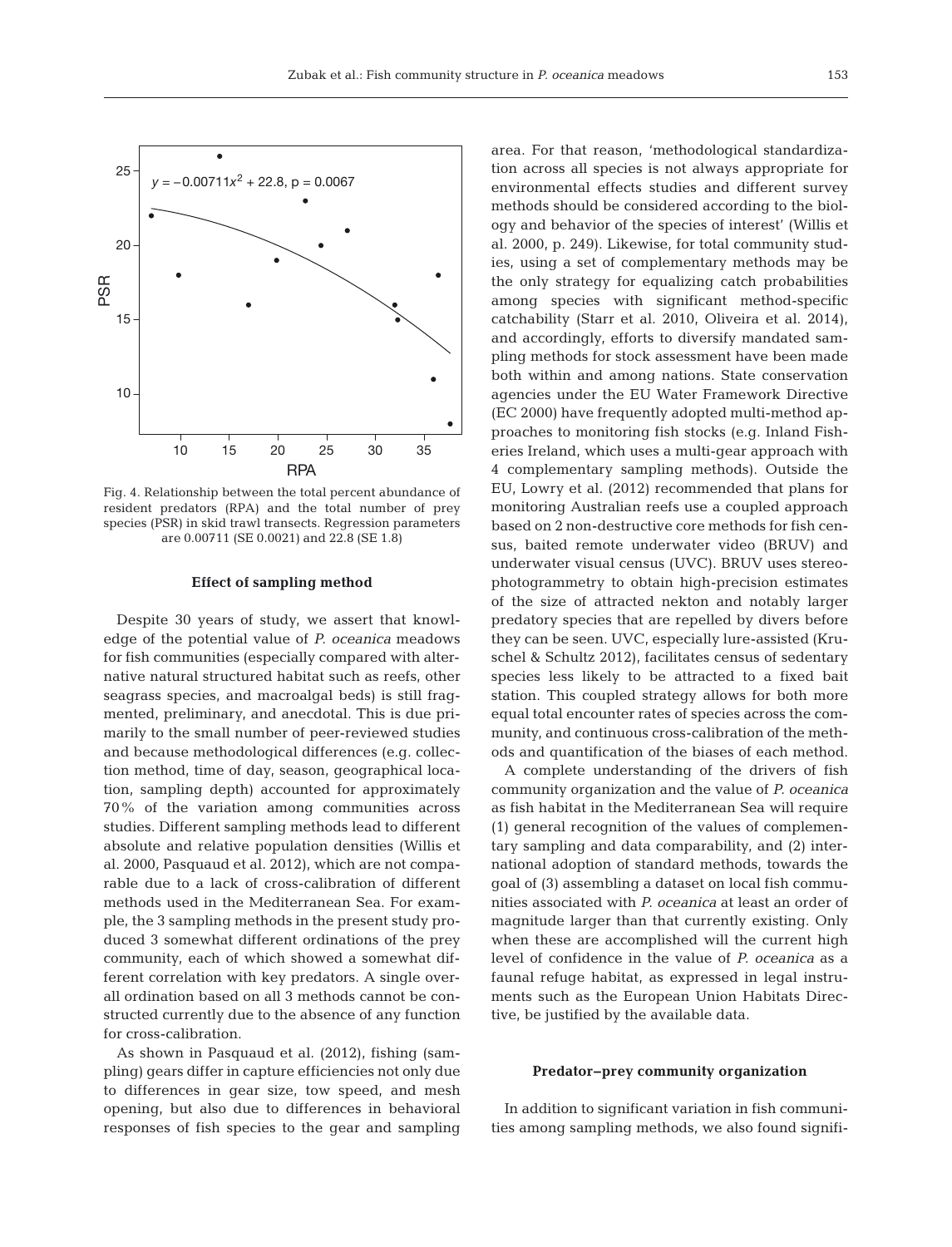cant variation within each sampling method attributable to the abundance and behavior of piscivorous predators and their prey. This relationship is consistent with the predation mode hypothesis and research demonstrating that some fish species ac tively avoid habitats that conceal predators exhibiting hunting behaviors, and predators actively seek prey within 3-dimensional habitat (Kruschel & Schultz 2011, Thiriet et al. 2013). In the present analysis of the meta-data, we found a significant effect of both resident and transient predators on the remaining fish community, including resident ambushers and transient cruise-chasers. Resident predators take advantage of the 3-dimensional structure offered by seagrass, which can improve foraging efficiency by obstructing prey's vision (Laurel & Brown 2006), providing more locations from which predators may attack (Janes 1985) and by enabling the predator to physically approach the prey unnoticed (Horinouchi et al. 2009). However, the relationships between predator and prey differed between methods, perhaps caused by different species-specific catchability.

(1) Skid trawl is efficient at catching seagrass residents, and the resident ambush predators *Scorpaena notata* and *Zosterisessor ophiocephalus* collected with skid trawls significantly affected the *P. oceanica* prey community. These 2 species could be considered the ultimate resident predators: adapted to hunting from within a 3-dimensional structure, they ambush prey with one explosive movement (Schultz & Kruschel 2010). Kruschel & Schultz (2011) showed that an observed absence of small fish from dense patches of the seagrasses *Zostera marina*, *Z. noltei*, and *Cymodocea nodosa* is correlated with a higher predation risk to prey from *Z. ophiocephalus*, a species with a gape size accommodating prey of a wide size range. The same is true for the gape size of *Scorpaena* species, and our results show a negative cor relation between both predators and potential prey species such as small individuals of *Symphodus* spp. *(S. ocellatus*, *S. roisali)*, *Chromis chromis*, or small gobies *(Deltentosteus collonianus*, *Gobius vittatus)*. In addition, *Coris julis* was negatively correlated with most of the prey species, a result that might be explained by the fact that this species naturally occurs in high numbers and feeds on juveniles of most of the fish species present in *P. oceanica.* Among the prey, *Symphodus* species and *Chromis chromis* were most important in structuring the predator communities.

(2) Visual census (Harmelin-Vivien & Francour 1992) may only be successful at detecting transient and resident predators that are not truly epibenthic

(Kruschel & Schultz 2012). Studies without devices that lure fish into view have been shown to be biased against nocturnal and well-camouflaged ambush predators (Harmelin-Vivien & Francour 1992). Metaanalysis data from visual census suggest that large cruising transient predators (e.g. *Seriola dumerili*, *Epinephelus costae)* and resident visual predators *(Sciaena umbra)*, which locate prey from above the *P. oceanica* canopy, are the most important candidates for structuring the prey community, and are negatively correlated with most prey species. This result was not expected, because according to the seagrass superiority hypothesis (Heck & Orth 1980), prey fish are predicted to prefer seagrass in the presence of transient, cruising, visual predators because only in response to predators not physically inside the seagrass canopy do the leaves of *P. oceanica* constitute an effective visual and mechanical barrier to the detection and pursuit of prey. This result might be explained by the possibility that (1) these specific predators are not easily deterred by the physical structure of *P. oceanica*, (2) those studies using visual census happened to occur over sparse *P. oceanica* beds, or (3) visual census was not able to detect epibenthic species that were concealed within seagrass. Among the prey, *Chromis chromis* again was an im portant indicator of the resident predator community.

(3) Beam trawl is biased against transient predators but suitable for detecting cryptic species (Harmelin-Vivien & Francour 1992). The meta-analysis of these studies showed that the resident stalk-attack and the substrate-dwelling transient predators are the most likely candidates for structuring the prey community. Furthermore, the prey species *Spicara maena* and *Symphodus mediterraneus* are significantly correlated with the resident and transient predator communities.

#### **Gaps and research needs**

The small number of published studies using inconsistent methodology has hindered both our understanding of the value of *P. oceanica* as a faunal habitat, and the development of scientifically informed strategies for conserving this species and habitat. Both the small number of studies and the fact that they are concentrated in the western and northern Mediterranean prevent easy generalization of our results and understanding of the extent to which they may be mediated by different oceanographic conditions and predator source communities in different basins (Malanotte-Rizzoli et al. 2014). Our review of the literature indicates that after 30 years of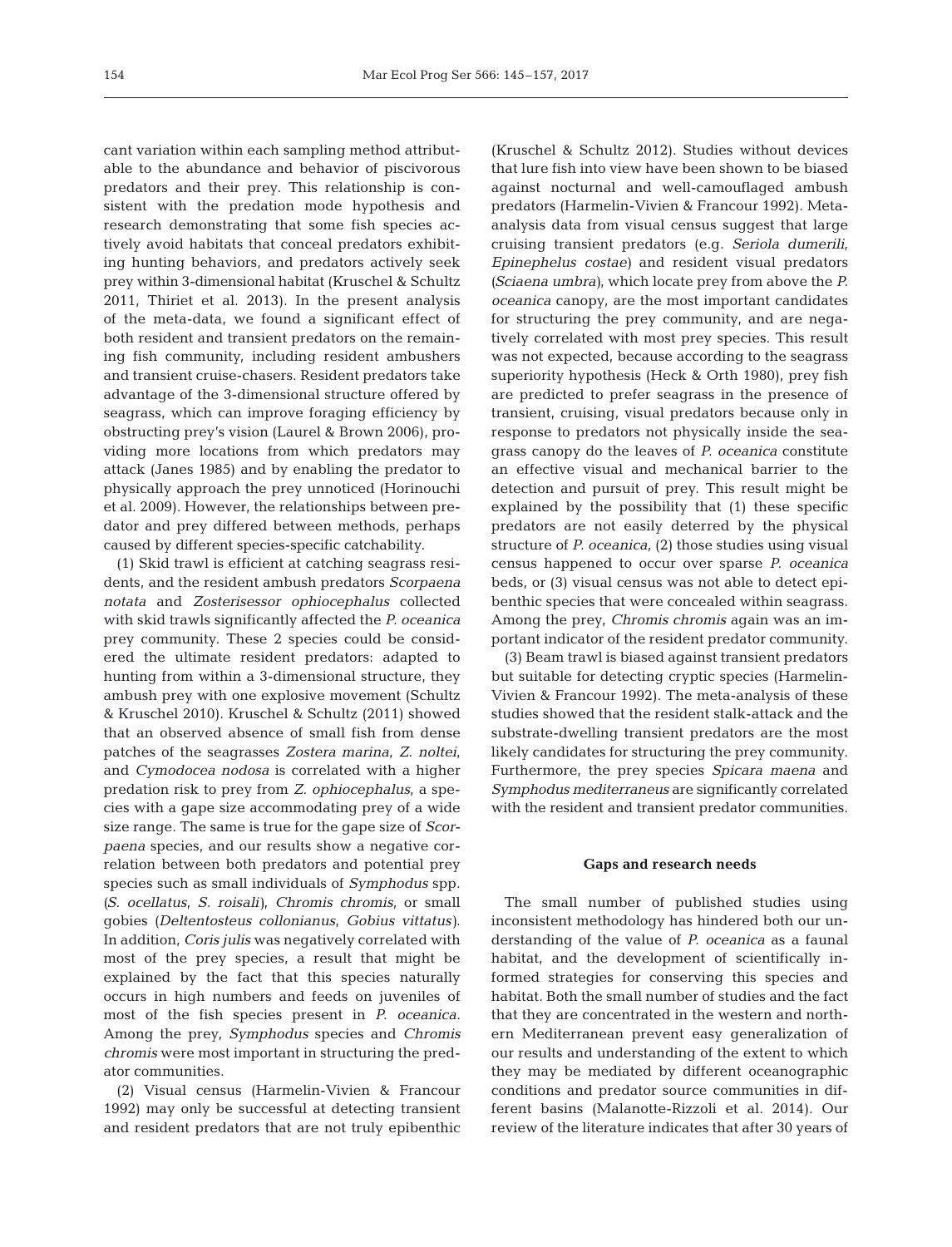lacking in regards to the habitat value of *P. oceanica* in the Mediterranean: (1) the comparison of fish community properties (e.g. functional and taxonomic diversity) at *P. oceanica* versus neighboring structured and unstructured habitats (e.g. unconsolidated sediments, other submerged vegetation, and rocky reefs); (2) the value and necessity *of P. oceanica* as a spawning and nursery habitat relative to other structured habitats; (3) before and after control-impact studies of the impact of the loss of *P. oceanica* habitat on the local fish community. Our results are in disagreement with the common management assumption that seagrass represents an absolute refuge from predators. On the contrary, seagrass is potentially a high risk habitat due to resident ambush and stalkattack predators (see also Schultz et al. 2009). Moreover, the habitat value of seagrass appears to be variable in space and time, depending on the functional and numerical responses of predators that are highly effective in regulating community structure. Taking these results in local context, centuries of fishing pressure, both commercial and artisanal, has depleted large, cruising apex predators from the Mediterranean Sea (Goni et al. 2000, Lotze et al. 2011), while the density of populations of mesopredators residing in seagrass beds has increased in many areas (Staglicic et al. 2011). These trends suggest that the value of seagrass as a prey refuge has decreased over the last several decades. Our results indicate that there is an urgent need for research applying uniform and standard, non-destructive and complementary methodologies, such as BRUV and UVC, to monitor fish communities, and investigate the role of predation and predator harvest on fish communities within *Posidonia* meadows and other structured habitats in the Mediterranean Sea.

*Acknowledgements*. This project was partially supported by the Croatian National Science Foundation, under the project COREBIO (3107) the European Union FP7 project COCONET, and the Croatian Ministry of Science, Education, and Sports, under the project 269-0362975-3174. We thank 3 anonymous reviewers and M. Peck for their insightful comments, which have improved this paper.

#### LITERATURE CITED

- Anderson MJ (2001) A new method for non-parametric multivariate analysis of variance. Austral Ecol 26:32-46
- Augier H, Boudouresque CF (1979) Premières observations sur l'herbier de Posidonie et le détritique côtier de l'île du Levant (Méditerranée, France), à l'aide du sous-marin «Griffon» de la Marine Nationale. Trav Sci Parc Natl Port-Cros 5: 141−153
- field research, several critical areas of study are still wheck MW, Heck KL, Able KW, Childers DL and others (2001) The identification, conservation and management of estuarine and marine nurseries for fish and invertebrates. Bioscience 51:633-641
	- Bell JD, Harmelin-Vivien ML (1982) Fish fauna of French Mediterranean *Posidonia oceanica* seagrass meadows. I. Community structure. Tethys 10: 337−347
	- Bell JD, Harmelin-Vivien ML (1983) Fish fauna of French Mediterranean *Posidonia oceanica* seagrass meadows. II. Feeding habits. Tethys 11: 1−14
	- Bell JD, Pollard DA (1989) Ecology of fish assemblages and fisheries associated with seagrasses. In: Larkum A, McComb A, Shepherd S (eds) Biology of seagrasses: a treatise on the biology of seagrasses with special reference to the Australian region. Elsevier, Amsterdam, p 565−609
	- Borg JA, Schrembi PJ (1995) The state of *Posidonia oceanica* (L.) Delile meadows in the Maltese Islands (Central Mediterranean). Rapp. P-V Réun Comm Int Explor Sci Méditerr 34:123
	- Boudouresque CF, Bianconi CH, Meinesz A (1990) Live *Posidonia oceanica* in a coralligenous algal ban kat Sulana, Corsica. Rapport P-V Réun Comm Int Explor Sci Méditerr 32:11
	- Boudouresque CF, Charbonnel E, Meinesz A, Pergent G and others (2000) A monitoring network based on the seagrass *Posidonia oceanica* in the northwestern Mediterranean Sea. Biol Mar Mediterr 7: 328−331
	- Boudouresque CF, Bernard G, Bonhomme P, Charbonnel E and others (2006) Préservation et conservation des herbiers à *Posidonia oceanica*. RAMOGE pub, Monaco
	- EC (1992) Council Directive 92/43/EEC of 21 May 1992 on the conservation of natural habitats and of wild fauna and flora. Official J Eur Union Communities 206:7-50
	- EC (2000) Directive 2000/60/EC of the European Parliament and of the Council of 23 October 2000 establishing a framework for community action in the field of water policy. Official J Eur Union Communities 327: 1−73
	- [Elliott M, Whitfield AK, Potter IC, Blaber SJM, Cyrus DP,](https://doi.org/10.1111/j.1467-2679.2007.00253.x) Nordlie FG, Harrison TD (2007) The guild approach to categorizing estuarine fish assemblages:a global review. Fish Fish 8: 241−268
	- Faith DP, Minchin PR, Belbin L (1987) Compositional dissimilarity as a robust measure of ecological distance. Vegetatio 69:57-68
	- [Francour P \(1997\) Fish assemblages of](https://doi.org/10.1111/j.1439-0485.1997.tb00434.x) *Posidonia oceanica* beds at Port-Cros (France, NW Mediterranean): assessment of composition and long-term fluctuations by visual census. Mar Ecol (Berl) 18: 157−173
		- Frau A, Deudero S, Cerdeno S, Alou L (2003) No habitat preference in mixed meadows and rocky bottoms for Mediterranean Labridae and Sparidae fish species. Bol Inst Esp Oceanogr 19: 483−491
	- [Goni R, Polunin NV, Planes S \(2000\) The Mediterranean:](https://doi.org/10.1017/S0376892900000126)  marine protected areas and the recovery of a large marine ecosystem. Environ Conserv 27: 95−97
	- [Guidetti P \(2000\) Differences among fish assemblages](https://doi.org/10.1006/ecss.1999.0584) associated with nearshore *Posidonia oceanica* seagrass beds, rocky-algal reefs and unvegetated sand habitats in the Adriatic Sea. Estuar Coast Shelf Sci 50: 515−529
		- Guidetti P, Bussotti S, Matricardi G (1996) Notes sur l'ichtyo faune d'un herbier de *Posidonia oceanica* (L.) delile dans la zone cotiere de Noli (Baie de Spotorno, Italie). Ann Mus Civ Stor Nat Giacomo Doria 1:81−93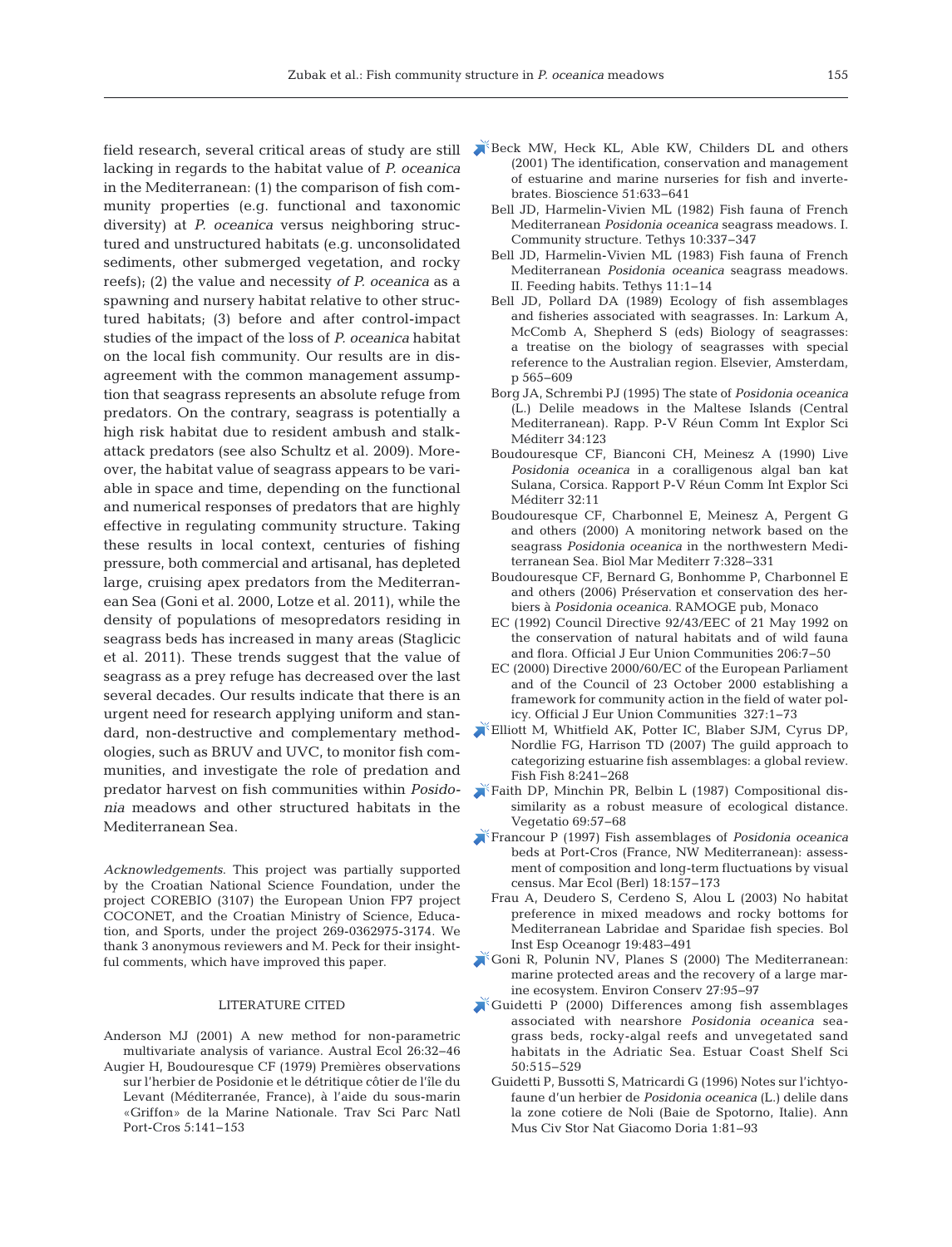- Guidetti P, Bussotti S, Conti M (1998) Fish fauna of the Genoa-Quinto *Posidonia oceanica* bed (Ligurian Sea, North-Western Mediterranean). Rapp Comm Int Mer Medit 35:546-547
- Harmelin-Vivien ML (1981) Description d'un petit chalut à perche pour récolter la faune vagile des herbiers de Posidonies. Rapp P-V Reun Comm Int Explor Sci Mediterr 27: 199−200
- Harmelin-Vivien ML (1982) Ichtyofaune des herbiers de Posidonies du parc National de Port-Cros:I. Composition et variations spatio-temporelles. Trav Sci Parc Nat Port-Cros 8: 69−92
- Harmelin-Vivien ML (1984) Ichtyofaune des herbiers de Posidonies du Parc Naturel Régional de Corse. In: Boudouresque CF, Jeudy de Grissac A, Olivier J (eds) 1st Int Workshop *Posidonia oceanica* Beds, Vol 1. GIS Posidonie Publ, Marseille, p 291−301
- [Harmelin-Vivien ML, Francour P \(1992\) Trawling or visual](https://doi.org/10.1111/j.1439-0485.1992.tb00338.x) censuses? Methodological bias in the assessment of fish populations in seagrass beds. Mar Ecol 13:41–51
	- Heck KL, Orth LM (1980) Seagrass habitats: the role of habitat complexity, competition and predation in structuring associated fish and motile macroinvertebrate assemblages. In: Kennedy V (ed) Estuarine perspectives. Academic Press, New York, NY p 449−464
- [Heck KL Jr, Hays G, Orth RJ \(2003\) Critical evaluation of the](https://doi.org/10.3354/meps253123) nursery role hypothesis for seagrass meadows. Mar Ecol Prog Ser 253: 123−136
	- Hellman GS, Collette BB, Facey DE, Bowen BW (2009) The diversity of fishes, biology, evolution, and ecology. Wiley-Blackwell, Oxford
- [Hiatt RW, Strasburg DW \(1960\) Ecological relationships of](https://doi.org/10.2307/1942181) the fish fauna on coral reefs of the Marshall Islands. Ecol Monogr 30:65–127
	- Hobson ES (1968) Predatory behavior of some shore fishes in the Gulf of California. Res Rep US Fish Wildl Ser 73: 1−92
- Hobson ES (1975) Feeding patterns among tropical reef fishes. Am Sci 63: 382−392
- [Horinouchi M \(2007\) Distribution patterns of benthic juve](https://doi.org/10.1016/j.ecss.2006.11.025)nile gobies in and around seagrass habitats effectiveness of seagrass shelter against predators. Estuar Coast Shelf Sci 72: 657−664
- [Horinouchi M, Mizuno N, Jo Y, Fujita M, Sano M, Suzuki Y](https://doi.org/10.3354/meps07869) (2009) Seagrass habitat complexity does not always decrease foraging efficiencies of piscivorous fishes. Mar Ecol Prog Ser 377:43-49
	- Jackson EL, Rowden AA, Atrill MJ, Bossey SJ, Jones MB (2001) The importance of seagrass beds as a habitat for fishery species. Oceanogr Mar Biol Annu Rev 39: 269−303
	- Janes SW (1985) Habitat selection in raptorial birds. In: Cody M (ed) Habitat selection in birds. Academic Press, New York, NY, p 159−188
- [Jenkins GP, May HMA, Wheatley MJ, Holloway MG \(1997\)](https://doi.org/10.1006/ecss.1996.0131) Comparison of fish assemblages associated with seagrass and adjacent unvegetated habitats of Port Phillip Bay and Corner Inlet, Victoria, Australia, with emphasis on commercial species. Estuar Coast Shelf Sci 44: 569−588
- [Kruschel C, Schultz ST \(2011\) Juvenile](https://doi.org/10.1016/j.jembe.2011.09.001) *Gobius niger* avoids seagrass in the presence and uncertain absence of seagrass-inhabiting predators. J Exp Mar Biol Ecol 409: 240−246
- [Kruschel C, Schultz ST \(2012\) Use of a lure in visual census](https://doi.org/10.1016/j.fishres.2011.11.015) significantly improves probability of detecting wait-

ambushing and fast cruising predatory fish. Fish Res 123-124: 70−77

- [La Mesa G, Molinari A, Gambaccini S, Tunesi L \(2011\)](https://doi.org/10.1111/j.1439-0485.2010.00404.x) Spatial pattern of coastal fish assemblages in different habitats in North-western Mediterranean. Mar Ecol 32: 104−114
- [Laurel B, Brown JA \(2006\) Influence of cruising and ambush](https://doi.org/10.1016/j.jembe.2005.08.003) predators on 3-dimensional habitat use in age 0 juvenile Atlantic cod *Gadus morhua*. J Exp Mar Biol Ecol 329: 34−46
- [Lotze HK, Coll M, Dunne JA \(2011\) Historical changes in](https://doi.org/10.1007/s10021-010-9404-8) marine resources, food-web structure and ecosystem functioning in the Adriatic Sea, Mediterranean. Ecosystems 14: 198−222
- [Lowry M, Folpp H, Gregson M, Suthers I \(2012\) Comparison](https://doi.org/10.1016/j.jembe.2012.01.013) of baited remote underwater video (BRUV) and underwater visual census (UVC) for assessment of artificial reefs in estuaries. J Exp Mar Biol Ecol 416-417:243−253
- [Malanotte-Rizzoli P, Artale V, Borzelli-Eusebi GL, Brenner S](https://doi.org/10.5194/os-10-281-2014) and others (2014) Physical forcing and physical/biochemical variability of the Mediterranean Sea: a review of unresolved issues and directions for future research. Ocean Sci 10: 281−322
- [McArdle BH, Anderson MJ \(2001\) Fitting multivariate](https://doi.org/10.1890/0012-9658(2001)082[0290%3AFMMTCD]2.0.CO%3B2) models to community data:a comment on distancebased redundancy analysis. Ecology 82:290-297
- [Minchin PR \(1987\) An evaluation of relative robustness of](https://doi.org/10.1007/BF00038690) techniques for ecological ordinations. Vegetatio 69:89-107
- [Moranta J, Palmer M, Morey G, Ruiz A, Morales-Nin B](https://doi.org/10.1016/j.ecss.2006.03.008) (2006) Multi-scale spatial variability in fish assemblages associated with *Posidonia oceanica* meadows in the Western Mediterranean Sea. Estuar Coast Shelf Sci 68: 579−592
- [Oliveira AG, Gomes LC, Latini JD, Agostinho AA \(2014\)](https://doi.org/10.1016/j.ncon.2014.08.004) Implications of using a variety of fishing strategies and sampling techniques across different biotopes to determine fish species composition and diversity. Nat Conserv 12: 112−117
- [Orth RJ, Heck KL Jr, Montfrans J \(1984\) Faunal communi](https://doi.org/10.2307/1351618)ties in seagrass beds: a review of the influence of plant structure and prey characteristics on predator−prey relationships. Estuaries 7: 339−350
- [Pais MP, Henriques S, Costa MJ, Cabral HN \(2012\) A critical](https://doi.org/10.1016/j.ocecoaman.2012.06.009) approach to the use of published data for baseline characterization of marine fish assemblages: an exercise on Portuguese coastal waters. Ocean Coast Manage 69: 173−184
- [Pasquaud S, Brind Amour A, Berthel O, Girardin M, Boet P,](https://doi.org/10.1016/j.ecolind.2011.09.017) Elie P, Lepage M (2012) Impact of the sampling protocol in assessing ecological trends in an estuarine ecosystem: the empirical example of the Gironde estuary. Ecol Indic 15: 18−19
	- Pergent G (2012) The role of *Posidonia oceanica* meadows. In: Boudouresque CF, Bernard G, Bonhomme P, Charbonnel E and others (eds) Protection and conservation of *Posidonia oceanica* meadows. RAMOGE and RAC/SPA, Tunis, p 25−31
	- R Core Team (2016) R: a language and environment for statistical computing. R Foundation for Statistical Computing, Vienna
	- Reñones O, Massuti E, Moranta J, Coll J, Moreno I (1995) Fish fauna of *Posidonia oceanica* seagrass meadows in Palma bay (Balearic Islands). Cybium 19:201-206
	- Reñones O, Moranta J, Coll J, Moreno I (1998) Fish assemblages of an artificial reef in *Posidonia oceanica* (L.)